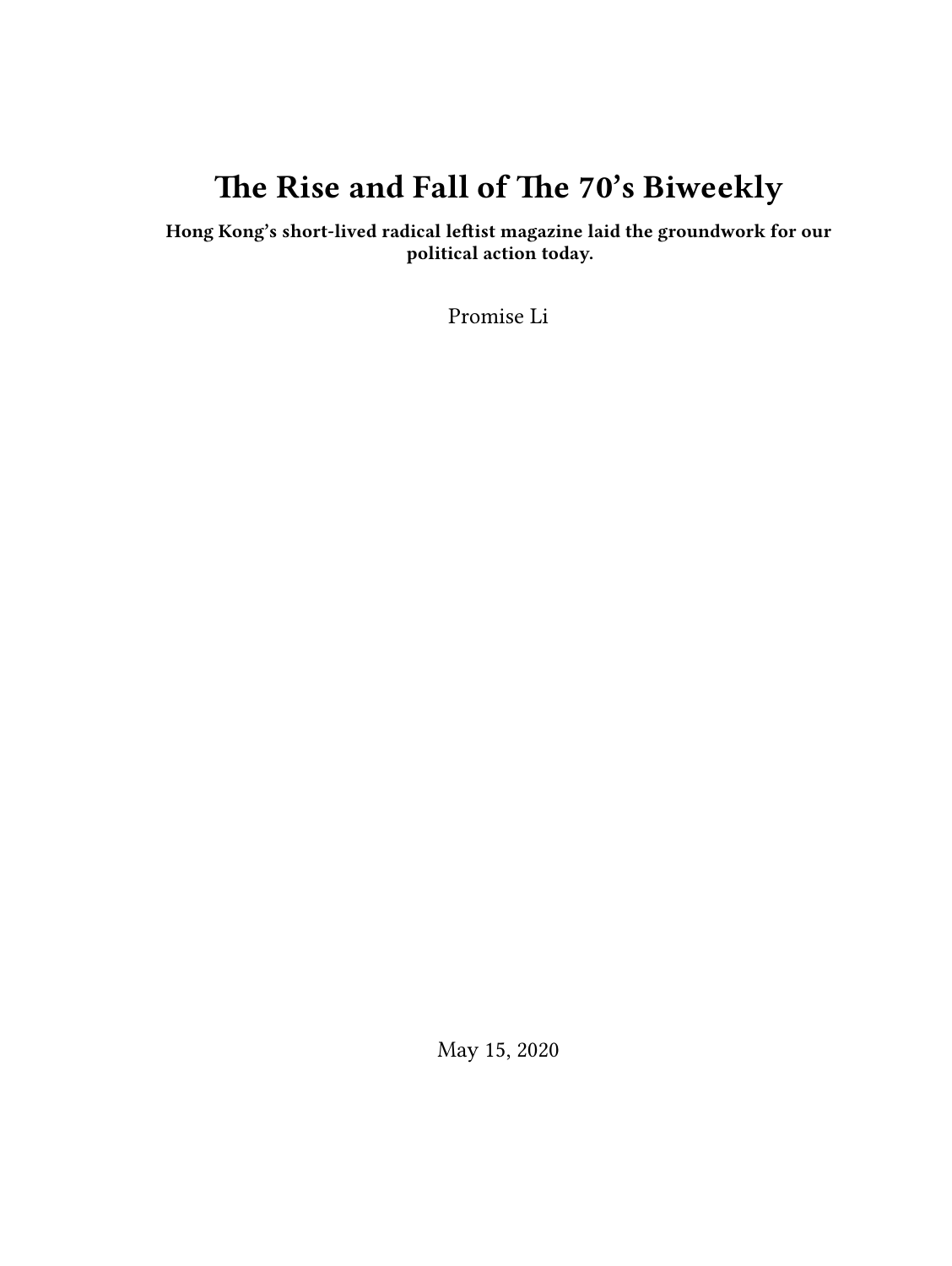# **Contents**

| The decline of the Hong Kong left $\dots \dots \dots \dots \dots \dots \dots \dots \dots \dots \dots \dots \dots \dots \dots$ |  |
|-------------------------------------------------------------------------------------------------------------------------------|--|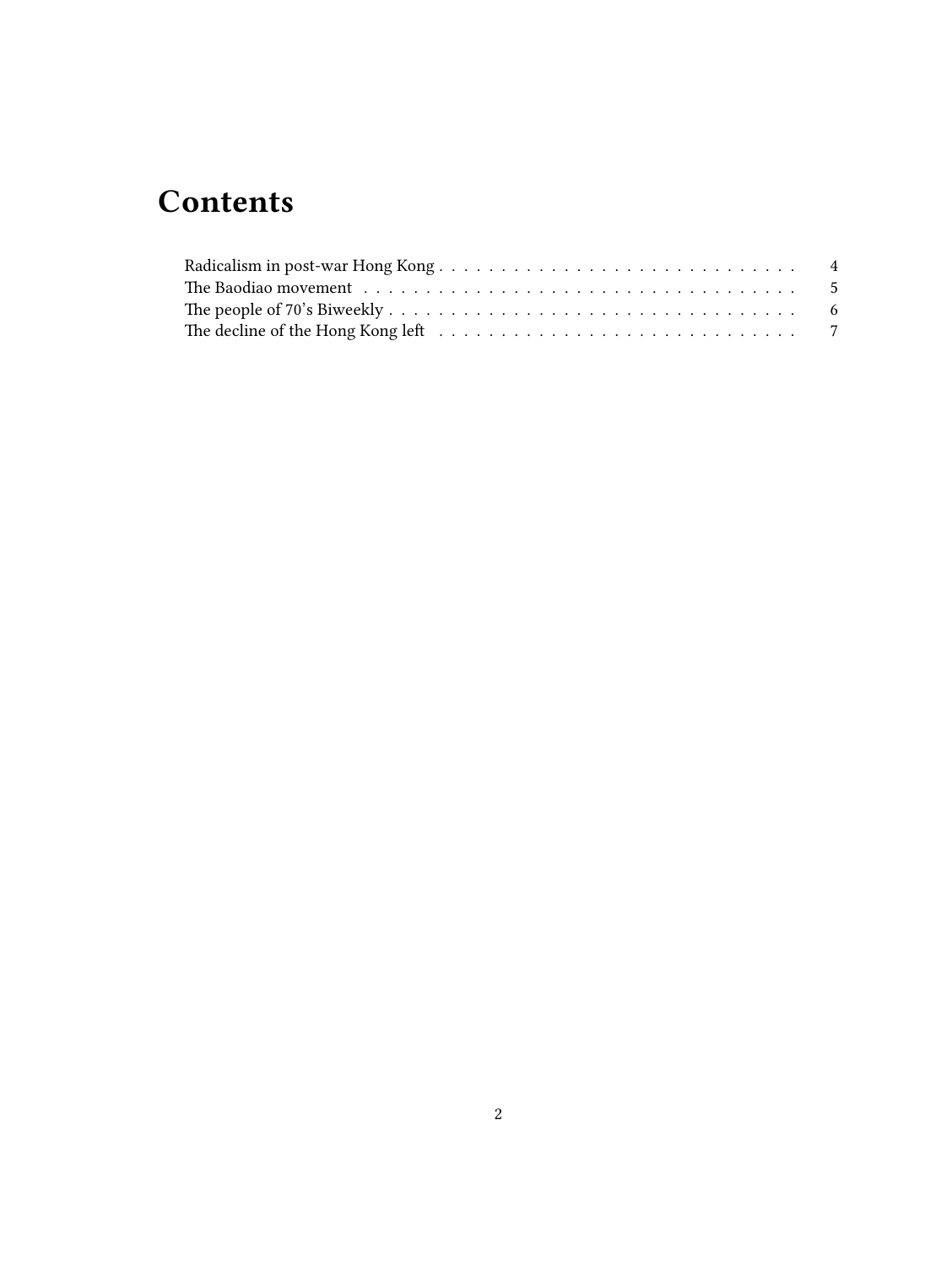When Ng Chung-yin ( $\mathbb{X}\mathbb{X}$ ) met Augustine Mok Chiu-yu ( $\mathbb{X}\mathbb{X}$ ), they were doing a sit-in protest on the steps of Chu Hai College in Hong Kong. It was August 1969, and 12 students had just been expelled from the college for criticizing the administration—namely, its censorship of student newspapers, corruption, and ties to the Nationalist Party in Taiwan. Ng, then 23, was a former student leader who had just graduated from Chu Hai. Mok, 22, had recently returned to the city after studying in Australia.

"I was a youth [social] worker then," says Mok now, "basically looking for people with whom I could work to develop a 'revolutionary' movement."

The Chu Hai protests were the first in Hong Kong history in which student unions from schools across the city took to the streets together. The protests ended in failure, and local newspapers smeared the students, claiming they were disrupting public order. Nonetheless, the short-lived movement marked the beginning of a new generation of activism. It had politicized young Hong Kongers, getting them ready for a larger fight.

That's when Ng and Mok—influenced by their exposure to leftist publications from Australia and the United States—decided to launch a publication that could support a revolutionary upsurge.

On January 1, 1970, the two activists and a group of other like-minded leftists published the first issue of a magazine called *The 70's Biweekly* (70 $\mathbb{X}\mathbb{X}\mathbb{X}\mathbb{X}$ ). Filled with political essays, book and film reviews, and reportage—mostly written in Chinese, with some English—and illustrated with photographs, drawings, and collage, *The 70's Biweekly* was a profoundly DIY operation. It was only published for a few years. But its radical politics, and the networks of students and workers it helped to form, had an outsized impact that survives to this day. The collective's members and those inspired by the magazine have helped to define what the Hong Kong left could be.

Last June, a controversial bill that would've allowed mainland China to extradite people from Hong Kong triggered perhaps the biggest social movement the city has ever seen. Although there have been few protest actions since the outbreak of Covid-19, the resistance has nonetheless continued for more than ten months—including an upsurge of new unions, formed as an antiestablishment tactic by rank-and-file workers. With the left's history of activism in Hong Kong, one might expect that it would take a big part in the protest movement. But aside from the interest in unionization, traditional leftist groups have mostly been unable to make their mark.

Looking back at *The 70's Biweekly*—both its rise, and its fall—helps us understand why that might be. When the collective was founded, Hong Kong was a British colony, and leftist discourse was dominated by pro-Chinese Communist Party Maoists. But *The 70's Biweekly* did not support the CCP. Instead, its ranks were split between Trotskyists and anarchists, committed to a left internationalism that centered on local issues.

Members of the collective played an important role in the campaign for Chinese to be adopted as an official language, at a time when the British colonial government only recognized English; they became a central force during other anti-imperial protests, too. Even after the magazine was defunct, its members and readers continued to participate in activism through the 1980s and '90s, from advocating for Hong Kongers' right to participate in the handover negotiations, to solidarity actions with dissidents in mainland China.

Hong Kong activists have been waging the battle of their lives for self-determination. Yet structural, economic critiques against the system have been largely delinked from the current movement's legitimate demands for human rights. Since the days of *The 70's Biweekly*, China has joined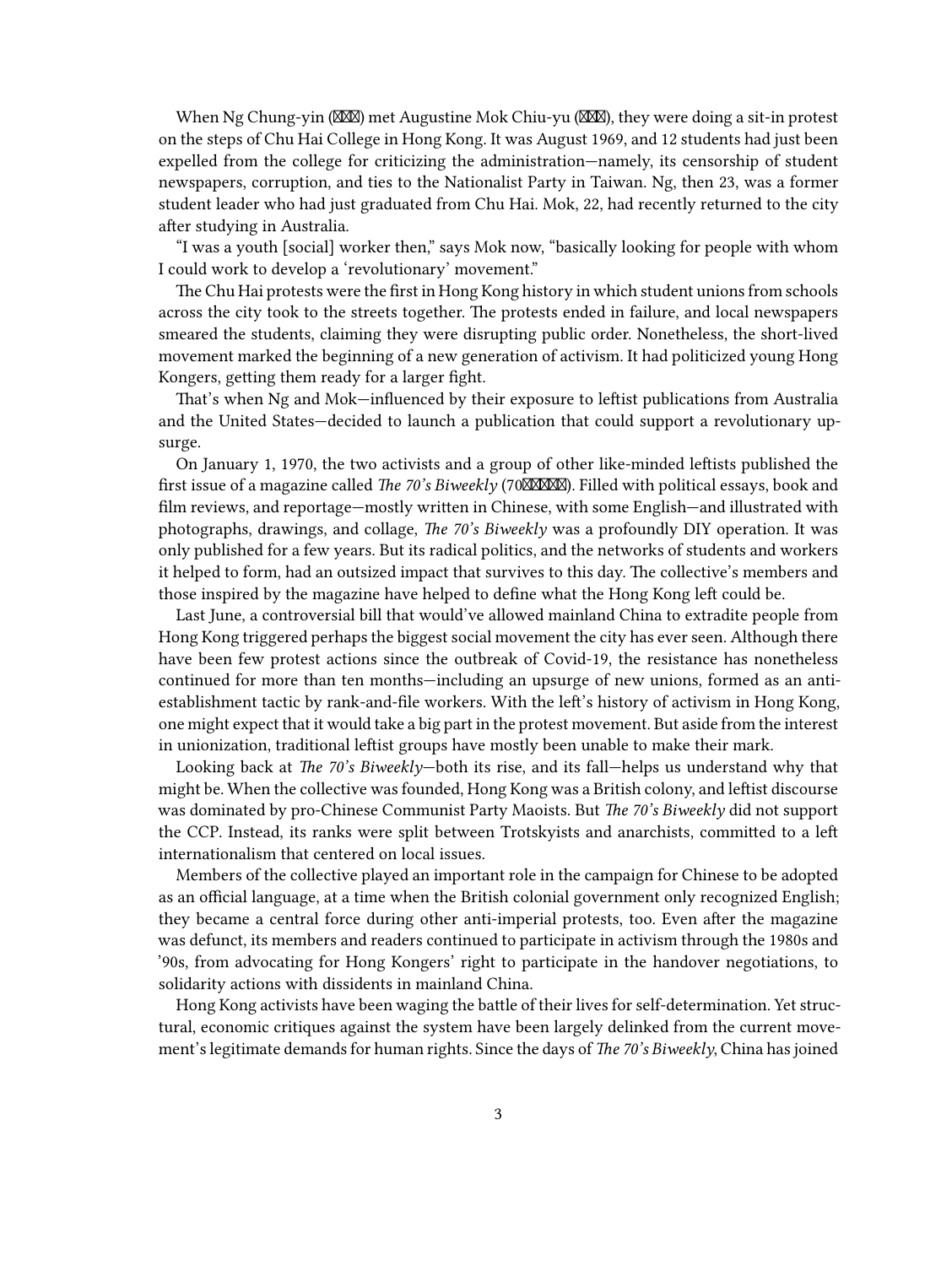the United States as one of the world's most inequitable and exploitative economies, and Hong Kong has become one of the most expensive cities in the world.

The China-US trade war has put extra pressure on Hong Kongers, making them feel as if they need to choose between global superpowers. The city's residents desperately need a radical, working-class-centered movement against globalization and class inequality—especially as the small, localist right, with its US-flag-waving and anti-mainland Chinese sentiments, threatens to grow in influence.

Fifty years after it first hit newsstands, *The 70's Biweekly*'s fight against structural oppression and state power—whether it comes from Beijing, Washington, or Hong Kong itself—feels newly relevant.

### <span id="page-3-0"></span>**Radicalism in post-war Hong Kong**

Hong Kong was a much smaller place before 1949. At the close of the Chinese Civil War, a large influx of working-class refugees and immigrants from the mainland entered the city, more than tripling its population between 1945 and 1951. Hong Kong had been a British colony since the middle of the 19th century, and its ruling class was made up of both British and Hong Kong business elites. But low wages, poor working conditions, racism, and a lack of civil liberties stimulated a new political opposition to British rule—split between the left-leaning Communists and the Nationalists, or Kuomintang.

Maoism quickly became the key political framework for many Hong Kong leftists. And, like many Third World movements emerging around the world, the Hong Kong left's local struggles were bound up in the larger struggle of anti-colonialism—one that pitted the People's Republic of China against Western imperialism.

The Cultural Revolution was underway on the mainland, and CCP sympathizers in Hong Kong attempted to extend this struggle into the city. Maoists established a presence in Hong Kong schools and factories, and in 1967, a small labor dispute ballooned—with the CCP's encouragement—into citywide anti-colonial demonstrations. Much like today, police violence against protesters was rampant. But CCP supporters also planted bombs around the city in an attempt to murder some of the movement's critics, and ended up hurting uninvolved civilians. By the time the protests ended after six months, more than 50 people had died, and more than 800 had been injured—both by the Hong Kong police and by Communists' bombs.

By the time Ng and Mok launched *The 70's Biweekly* in 1970, the left's reputation was in tatters, and Hong Kong was still struggling to find its own identity. Nonetheless, Ng, Mok, and the other founders managed to fund the first issue of their magazine with a generous donation from a young monk, one of the 12 students who had been expelled from Chu Hai. Ng was the only paid staff member, while Mok worked as a social worker. The others supported themselves playing music in nightclubs, processing herbs as assistants to Chinese herbal doctors, and selling cheap shoes and slippers in small shops.

From the beginning, *The 70's Biweekly* covered a wide range of subjects, including everything from reviews of translations of Bertolt Brecht's poetry, to a special edition on the struggles of the newly independent country of Bangladesh against what was then called West Pakistan. In that 1971 issue, pseudonymous writers called out the CCP's complicity in the genocide of Bengalis the year before. "The CCP's support of West Pakistan is counter-revolutionary!" wrote one,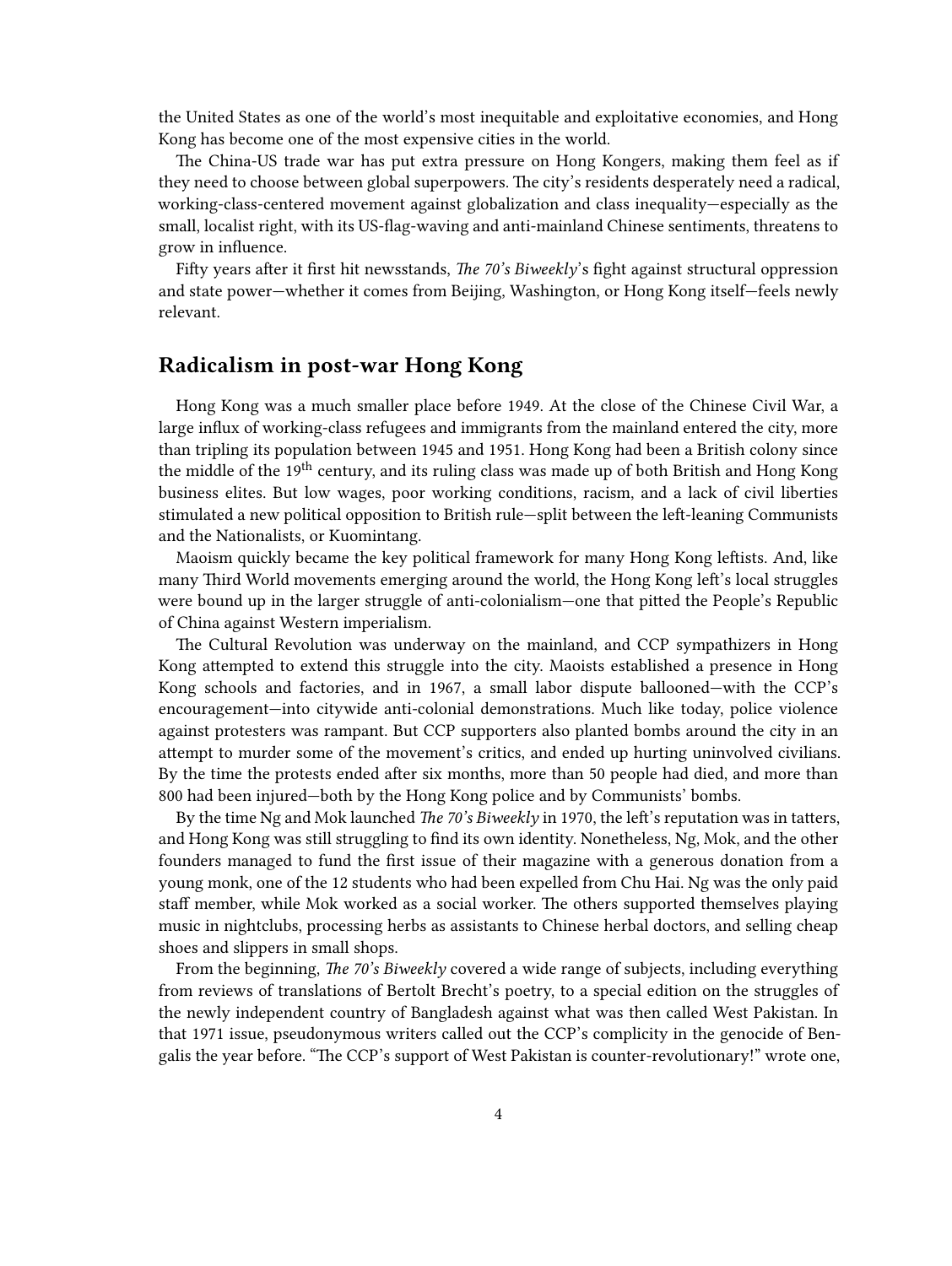above a kitschy reproduction of Chinese premier Zhou Enlai's letter to West Pakistani president Yahya Khan. The collective members printed and distributed the publication themselves from the beginning, delivering it to newsstands around the city on foot. (Confusingly, there was also a publication called *The Seventies Monthly* founded around the same time, but that magazine was then aligned with the CCP.)

Beyond publishing a magazine, members of *The 70's Biweekly* helped organize public actions and assemblies. By late 1970, its members had formed an organizing network called the Worker-Student Alliance (XXXX), drawn from the publication's readership and divided into local political dialogue and action committees. The collective's members hoped that these committees would help connect the campaign to make Chinese an official language with other Hong Kong issues. "These platforms saw workers as agents of revolutionary change," says Mok. (One prominent organizer at the time was Lau Chin-shek (XXX), who later helped found and became president of the prominent, pro-democracy labor group the Hong Kong Confederation of Trade Unions.)

#### <span id="page-4-0"></span>**The Baodiao movement**

Then, in August 1970, the Japanese government reiterated its claim over the Diaoyutai or Senkaku Islands, granting Western oil companies and its own government the right to defend the island chain from foreign encroachment. These uninhabited islands had been governed by the United States since the end of World War II, but their sovereignty has long been disputed by China, Japan, and Taiwan. (The discovery of oil reserves near the islands had made their ownership even more contentious.) The struggle over Diaoyutai reignited nationalistic, anticolonial sentiments among everyone from Chinese and Taiwanese nationalists to American student groups.

*The 70's Biweekly* played an integral part in what Hong Kongers called the Baodiao movement (XXXX), building on the Chu Hai youth movement of the year before. Members of the collective sympathized with the outrage aimed at Japan and organized one of the first Baodiao rallies to take place in Hong Kong, as well as many others later that year. But instead of supporting the Kuomintang or the CCP, both of which laid claim to the islands, *The 70's Biweekly* emphasized how imperialist forces exploited local communities—no matter which nation-state was in charge. Their actions included a rally on July 7, 1971, that marked a turning point in public sentiment: Police violently cracked down on a group congregated at Victoria Park, which included over 3,000 leftists, student organizers, and journalists.

Occasionally, *The 70's Biweekly* members' tactics veered toward more autonomous, guerilla types of direct action. In a hunger strike at Queen's Pier later that year, some members purportedly conspired to hijack a police boat to bring to the rally. Another time, some of them disrupted police training sessions (in preparation for the Baodiao demonstrations) by mimicking their practice around the station, eventually escaping by using an abandoned school bus and disguised as maintenance workers.

Meanwhile, the collective began corresponding with leftists from mainland China who had been exiled after 1949, such as Chinese Trotskyist Wang Fanxi ( $\boxtimes$ IIII) in Macau. Starting in 1970, members including Ng, Mok, and now-eminent film director John Shum (XXX) took several trips to Paris, a hub for Chinese Trotskyist exiles such as former CCP member Peng Shuzhi ( $\boxtimes \boxtimes$ ), to gather international allies and secure funding and support for their organizing in Hong Kong.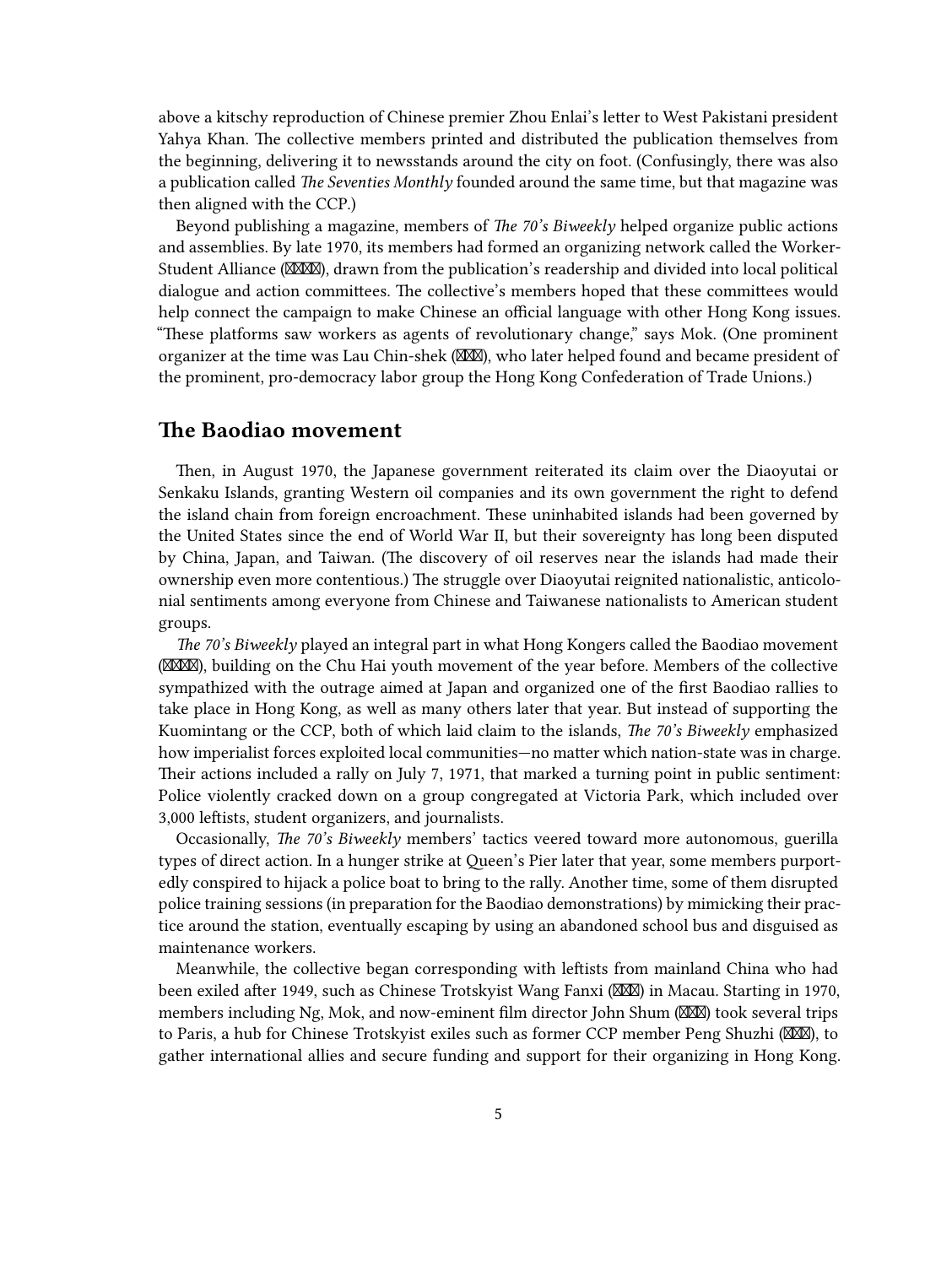Some also visited the UK, where they met with staff of the *New Left Review* and members of the Socialist Workers Party (then called International Socialists). In a recent intellectual biography of Mok, Jessica Yeung Wai-yee records a letter from 70s member Lee Kam-fung (XXX), who wrote that some members even toiled in vineyards in France to raise funds for the publication. On these trips, some of these members became more influenced by Trotskyism, laying the groundwork for the collective's internal splits later on.

Despite its successes, *The 70's Biweekly* collective was plagued by internal disagreements between its Trotskyist and anarchist elements. It was also having financial issues; the publication had been supported only by its sales, Mok's salary as a social worker, and some inconsistent donations from allies. The Baodiao movement was imploding around them, crumbling under the tensions between those who supported the CCP and those who did not.

After July 1973, *The 70's Biweekly* stopped regular publication. Some members departed for personal or political reasons; others shifted their activism to other issues. The publication would later start up again for a few issues in 1975, then again in 1978, before being completely discontinued.

The same loose structure that allowed for vibrant debate and participation had also made it difficult for the collective's members to keep the energy going long-term. However, *The 70's Biweekly*'s brief appearance had already woken up many young readers—including some who would play foundational roles in the Hong Kong left.

### <span id="page-5-0"></span>**The people of 70's Biweekly**

Au Loong Yu (XXX) was a teenager when the Baodiao movement kicked off. He has said that those protests changed his life; by the time he met people from the *70's Biweekly* crowd in 1974, he was radicalized. "A majority of the key themes of today's political debates came up before, in the 1970's," said Au, who is still an activist organizing around Chinese labor and local Hong Kong issues, in a recent interview with the Hong Kong magazine *The Initium*. According to Au, these are, "The problem of Hong Kongers' identity, the need for an anti-colonial movement, how to perceive the politics of the PRC, and how to negotiate China-Hong Kong relations."

*The 70's Biweekly* had operated on the idea that colonial exploitation transcended borders, and resistance should be led by the masses—not by paid revolutionaries and union bureaucrats. By the time Au entered the scene, former members of the magazine collective had turned their attention to local activism.

In 1974, former members of *The 70's Biweekly* waged grassroots campaigns to address the adverse systemic effects on local communities, especially as the city underwent a decline in manufacturing jobs and surges in land prices. The Trotskyists and anarchists pursued different tactics: the former framing it as a 'Four Antis' campaign ( $\boxtimes \boxtimes$ ) addressing rent increases, unemployment, price increases, and inflation in Hong Kong, with some direct action elements, while the latter called directly for rent and gas bill strikes. On September  $12<sup>th</sup>$ , one former anarchist 70's member, Fu Loo-bing (XXX), led factory workers in a hunger strike over low wages in San Po Kong. He was arrested for causing a public disturbance and held for a few days, then released after more than a thousand people surrounded the police station.

Others got involved in a mass campaign in 1973 against a former Royal Hong Kong Police superintendent, Peter Godber, who had been accused of corruption. In 1973, Trotskyist mem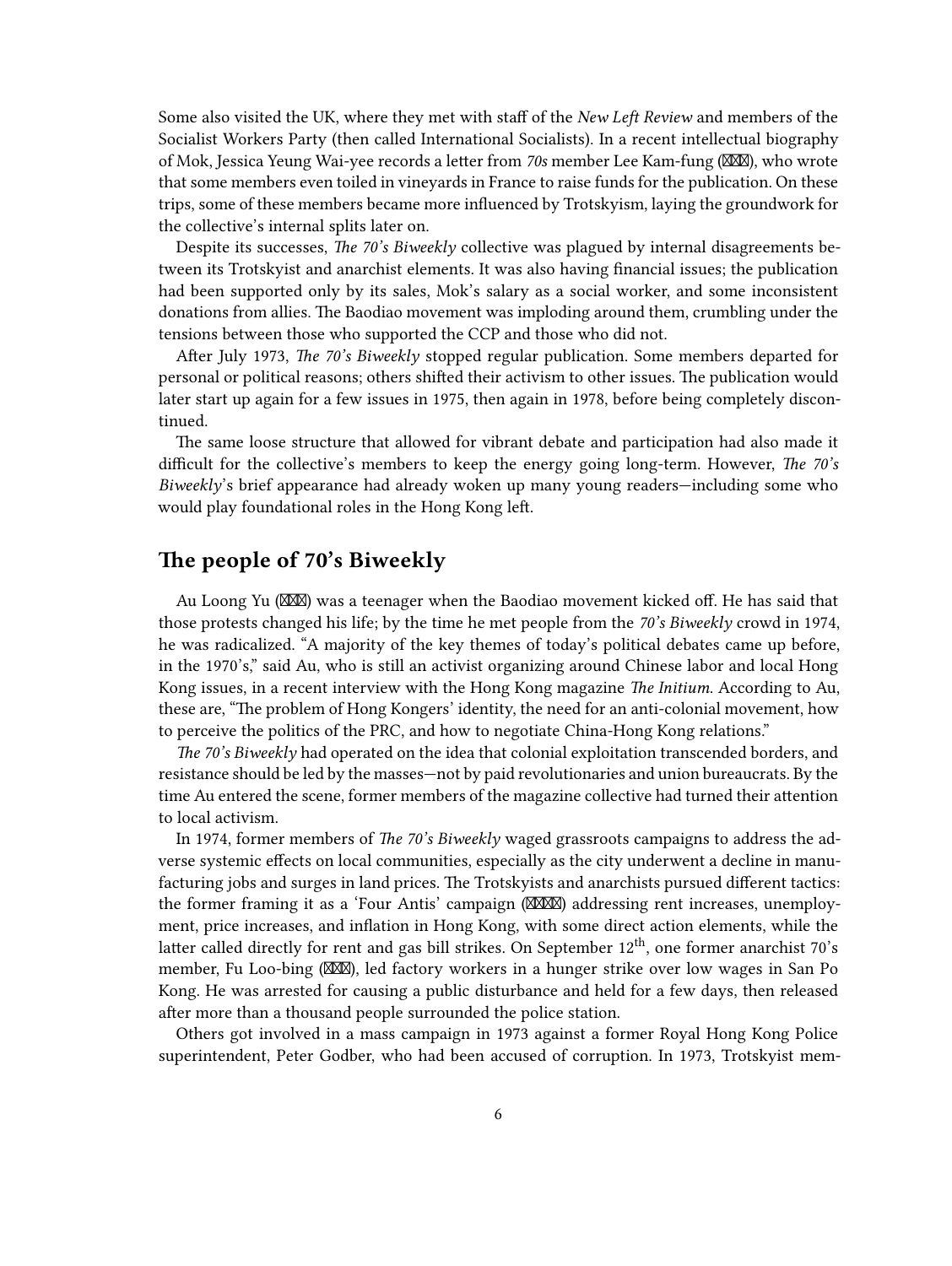bers of *The 70's Biweekly* formed two groups, the Revolutionary International League and the International Young Socialist Alliance, which merged in the next year to form Socialist League. This organization was renamed Revolutionary Marxist League (RML) soon after, and Ng, Au, and some other former *The 70's Biweekly* members turned RML into a vehicle for direct action and workers' organizing.

Then, in 1976, Mao Zedong died. Within two years, Deng Xiaoping was leader of China. As Deng consolidated power, he began to undo many Mao-era job protections, such as the right to strike and guaranteed lifetime employment for workers at state-owned enterprises. China's economy was thrust into rapid, free-market liberalization, lifting millions of working-class people out of extreme poverty but entrenching them in class antagonism and deeper exploitation.

Solidarity with workers in China soon became a natural avenue for former *70's Biweekly* members, readers, and their respective organizations. In 1980, Au and other organizers formed a grassroots collective called the Pioneer Group; they became one of the earliest organizations to publish leftist writing about China's capitalist development, and they advocated for Hong Kongers' right to be involved in handover negotiations. In 1981, Ng and other Hong Kong activists were arrested in Beijing and forced to confess to doing underground organizing work there.

Meanwhile, other individuals associated with *The 70's Biweekly*, including Shum and Leung Yiuchung ( $\mathbb{X}\mathbb{X}$ ), helped build big-tent networks and organizations to support dissidents and workers in mainland China. Leung met *The 70's Biweekly* members when studying abroad in England, and later returned to Hong Kong to co-found a workers' night school in Tsuen Wan that would eventually become the Neighbourhood and Workers' Service Centre (NWSC) (XXXXXXX), now a small but influential left-wing political force. The Hong Kong Alliance in Support of Patriotic Democratic Movements in China was another such group, albeit one dominated by liberal democrats; it helped launch underground operations after the Tiananmen massacre on June 4, 1989, rescuing mainland dissidents by bringing them to Hong Kong.

Despite these initiatives, leftist ideas weren't resonating with the public the way they had in the past. Working and living conditions were becoming more precarious; manufacturing jobs sharply declined, while real estate prices skyrocketed. Hong Kong—which had industrialized just a couple decades before—was becoming a global financial hub, just in time for the handover in 1997. As the city transformed, the left struggled to reach an audience.

Leung "Long Hair" Kwok-hung ( $\boxtimes \boxtimes$ ) is a long-time activist and former member of Hong Kong's law-making body, the Legislative Council. His penchant for direct action and Che Guevara shirts have made him a recognizable figure on the anti-authoritarian left.

As a young teenager growing up in a lower-class family, Long Hair read *The 70's Biweekly* and participated in some of the actions it organized. He credits the publication and its members with making him abandon his former Maoist ideology, and with framing a commitment to local, grassroots causes that still inspires him to this day. But he's not sure it would convince many Hong Kongers now. "It was easier to capture people with a left and Marxist analysis then," says Long Hair. "While you can talk about it now, the language wouldn't resonate with many."

## <span id="page-6-0"></span>**The decline of the Hong Kong left**

Since the 1980s, most leftist movements in Hong Kong have failed to attract mass participation, or imploded soon after appearing. When Au's Pioneer Group tried to rally Hong Kongers to de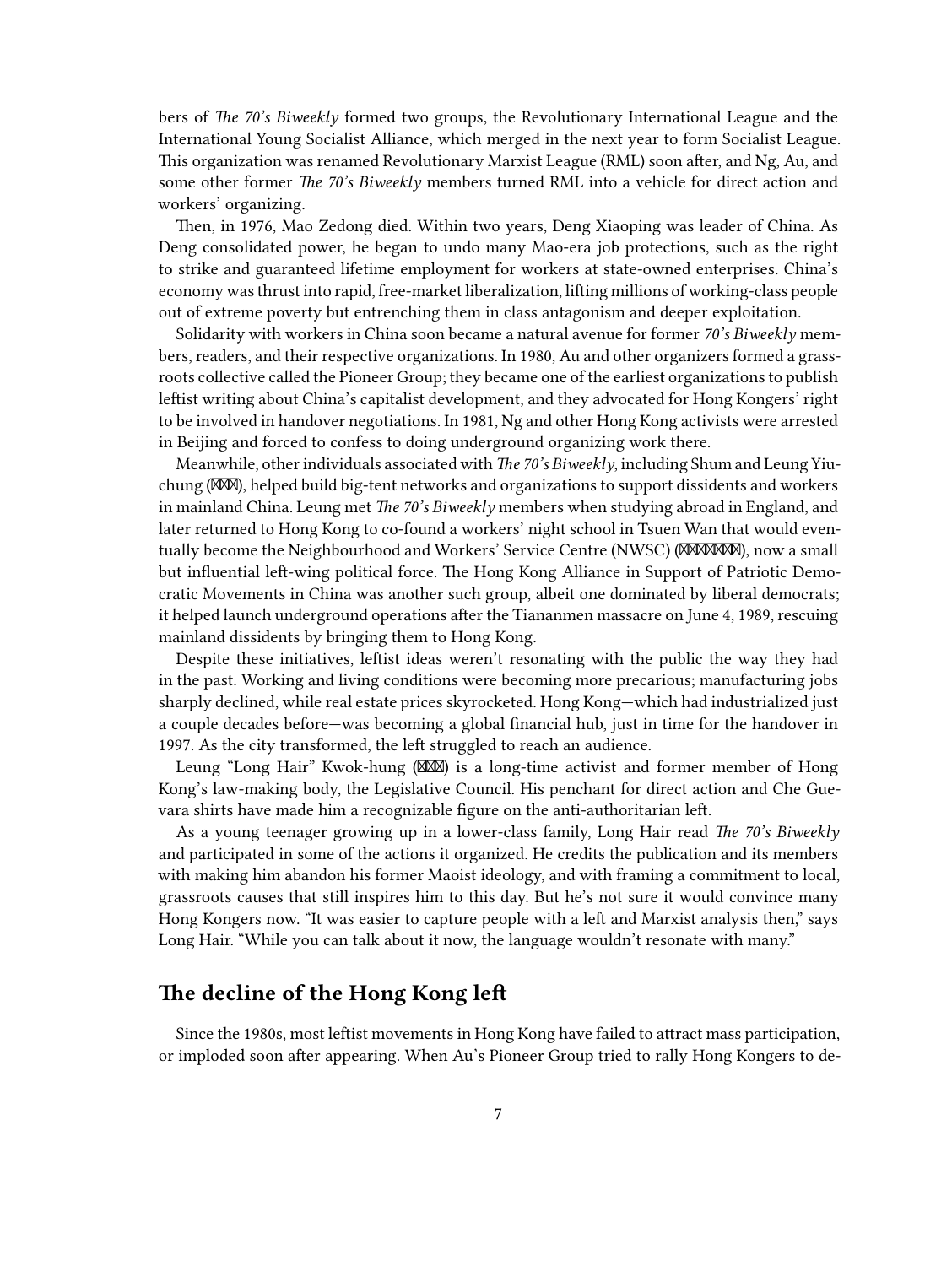mand a say during Sino-British handover talks, they were actively shut out by liberal democrats; the latter preferred a more conciliatory approach to negotiating with China, rather than demanding universal suffrage right away.

In 2005, thousands of Hong Kongers and international allies protested a World Trade Organization conference held in the city, opposing the policies of neoliberal globalization—but the momentum didn't extend beyond the conference. In 2013, there was a dockworkers' strike, supported by many students and workers' organizations, but internal strife and attacks from the right shattered hopes for a mass movement.

Then, in 2014, the Umbrella Revolution began, in response to electoral reform that increased Beijing's power in Hong Kong's election process. Soon, over 200,000 people were participating in protests. But the reform was upheld, and again, momentum dissipated; some key protest leaders were later jailed. Many were still debating Umbrella's legacy when protests began last summer especially because of the localist right-wing factions that grew in its aftermath. These groups, while still small, have become more influential in promoting pro–United States views and xenophobic anti-mainland sentiments.

Long Hair's political party, the League of Social Democrats (LSD), has perhaps been the most visible and effective left-leaning force in the Legislative Council since its inception in the mid-2000s. Long Hair himself lost his seat in 2017, when he and other elected officials were disqualified for protesting the CCP's authority. But LSD was nonetheless pivotal in organizing against the extradition bill last summer, as protesters rallied around what they call the "Five Demands."

When pro-democracy candidates swept Hong Kong's district council elections in November, it was seen as a clear show of support for the protesters. Still, Long Hair and other LSD leaders see less of an opening to politicize people around deeper structural issues such as class exploitation. "The Hong Kong left's biggest problem isn't determining whether capitalism has any fatal problems," says Long Hair, "but how to build an effective socialist movement anew."

The Hong Kong left is still experimenting. Last August, protesters called for a general strike to pressure the government over the Five Demands; the Hong Kong Confederation of Trade Unions reports that over 350,000 workers from more than 20 sectors participated. This triggered a new, ongoing interest in unionization and political strikes, and dozens of small-scale unions have since been organized by everyone from theater professionals to workers who manufacture medical equipment.

Pro-strike messaging channels on the encrypted app Telegram now have tens of thousands of subscribers. The recent outbreak of Covid-19 saw the quick mobilization of thousands of unionized medical workers, demonstrating the growing willingness of rank-and-file workers to use labor tactics to directly challenge the government. "Resist tyranny, join a union," is now a protest slogan.

The people who founded *The 70's Biweekly* are no longer on the front lines. After his arrest by the Beijing government in 1981, Ng worked as a journalist and relocated briefly to Australia; he died of cancer in 1994, shortly after returning to Hong Kong. Mok is now an artist working in film and underground theater. He eventually created a theatrical production based on his late friend's life.

The people immediately influenced by these founders, however, are still highly active in Hong Kong politics. Au helped form Pioneer Group ( $\boxtimes \boxtimes$ ), known as Sun Miu Group ( $\boxtimes \boxtimes$ ) at first, which was one of the first organizations to help call for immediate universal suffrage for Hongkongers leading up to the Handover in the early '90s—a demand that the liberal democrats actively shut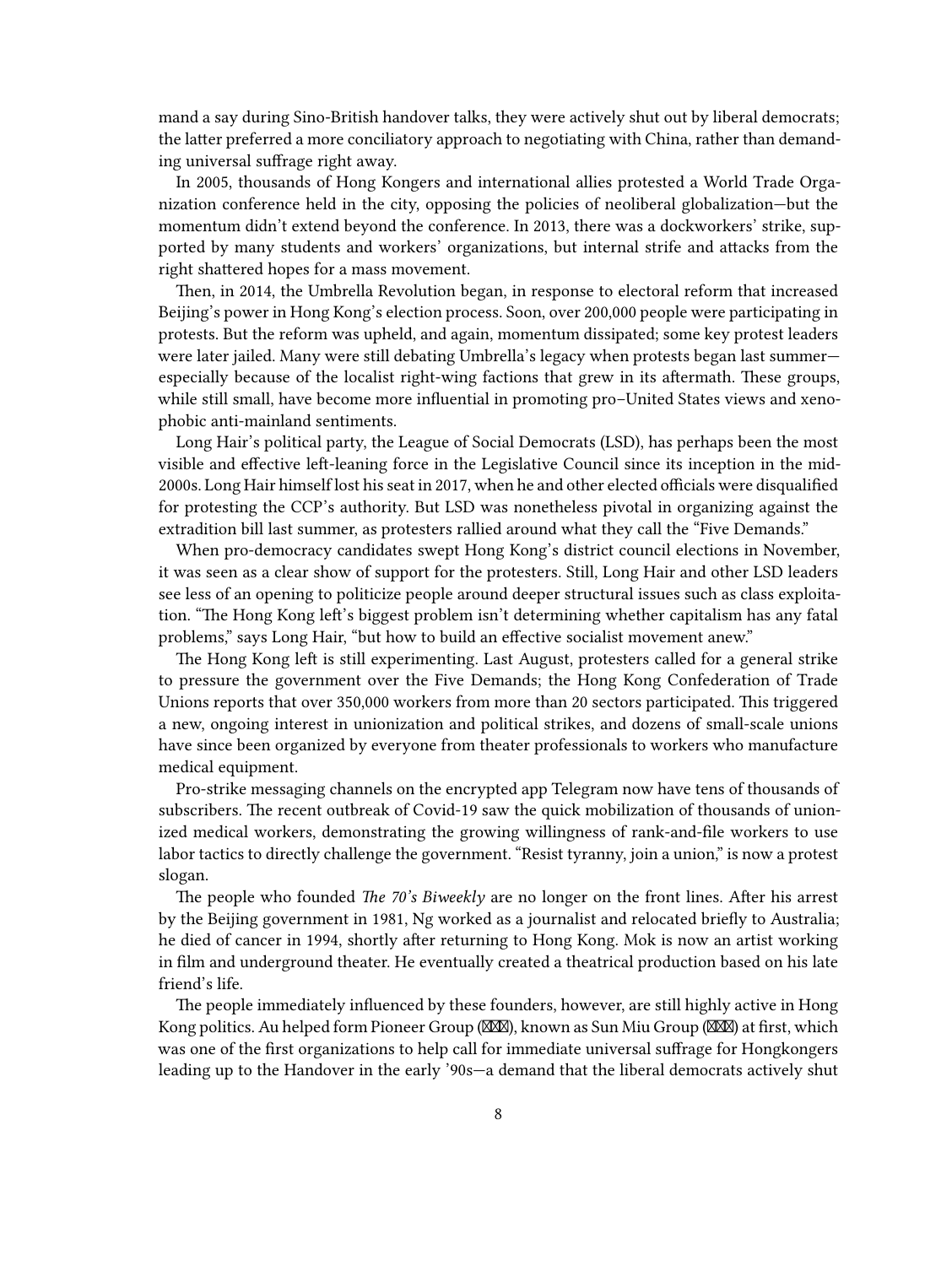down at the time in order to enter into friendly negotiations with CCP officials. Au continues to be active in Chinese labor solidarity work and local activism, helping to start groups like Globalization Monitor and Borderless Movement.

Leung Yiu-chung, who joined *The 70's Biweekly* later and founded the NWSC, has been an elected member of the Legislative Council since the '90s; he was seen last year, serving as a mediating role on the frontlines in one of the fiercest days of the protests, just as protestors were about to break into the Legislative Council building on July  $1<sup>st</sup>$ . Leung incidentally also engendered a split within the NWSC before the protest movement by eliminating its long-time "workers' committee." Dissenting members faulted Leung for reneging on basic principles of workplace accountability and democracy, and continued organizing with workers in a now-autonomous Workers' Committee (XXX).

The collective these figures cofounded may not have been able to sustain a mass movement. Nonetheless, *The 70's Biweekly*'s dedication to organizing students and workers, its demands for new kinds of engagement, informed the Hong Kong political scene far beyond the publication's brief lifetime. Its most enduring lesson may be that the model for liberation can only be found in solidarity with all marginalized people—that no single dogma or past experience can show us how to do that best. In a fight that involves millions, the Hong Kong left is still finding its way forward.